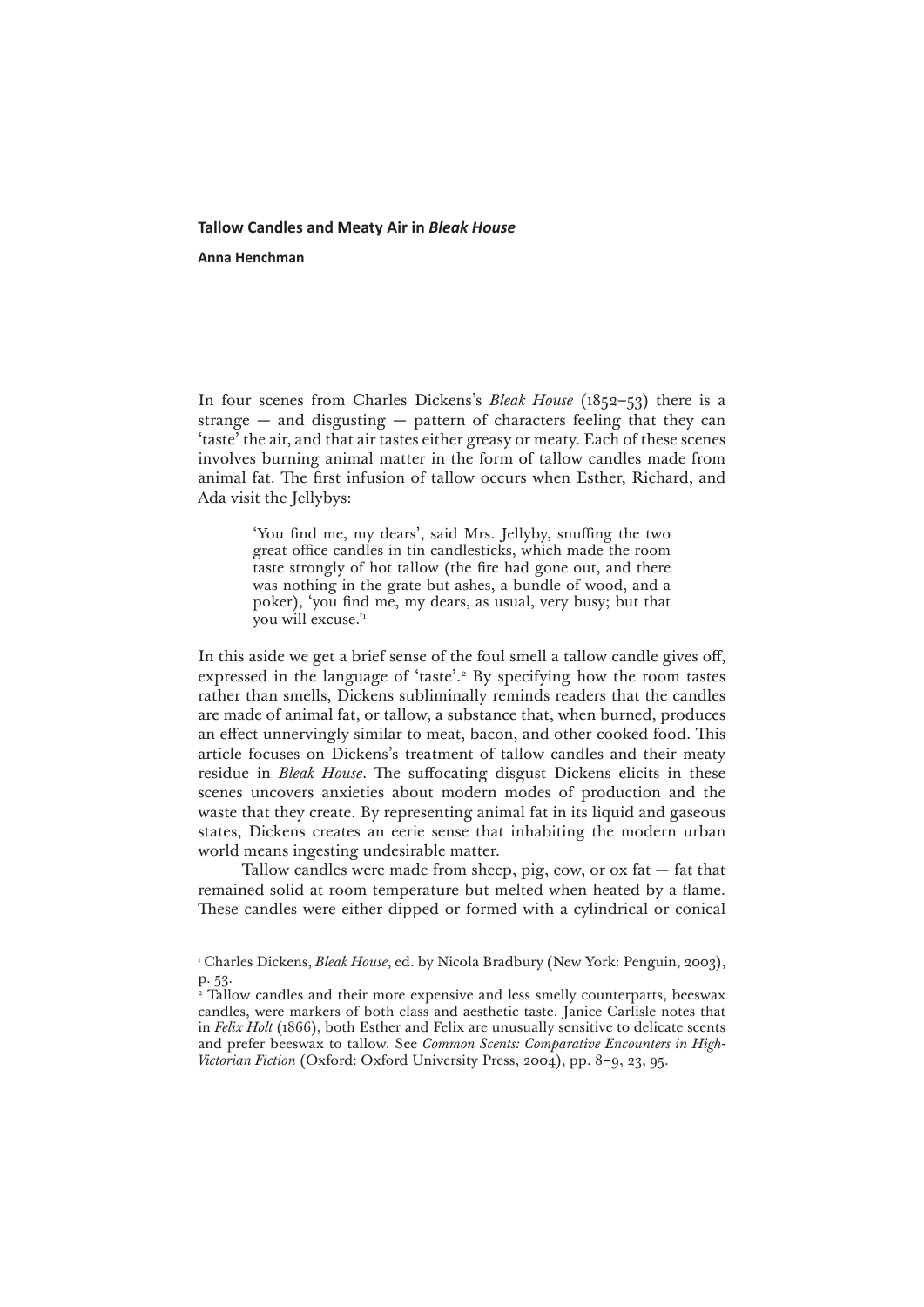mould, and burned with a wick, usually made of twisted strands of cotton, which were not self-consuming like the wicks we are used to today. Far less expensive than candles made from beeswax, tallow candles were also much messier. In 'Reading by Artificial Light in the Victorian Age', Simon Eliot notes that, while beeswax candles were 'low in odour' and possessed 'a bright flame', 'tallow was an unappealing substance […] smelly and greasy.' He emphasizes the offensive residue that these candles often produced:

> Unless it had been highly purified so that every trace of anything that would go rancid had been removed, the stench might be very unpleasant, particularly once extinguished when a cloud of greasy, choking smoke would be sent up to perfume the room and deposit soot and grease upon the ceiling.3

With regard to *Bleak House* in particular, Eliot argues convincingly that 'Krook's spontaneous combustion is […] described in terms of the burning of a giant tallow candle […] that distributes the constituents of Krook's body in a proper thermodynamic way: that is, widely and randomly' (p. 29), a point I return to below.

In this article, I connect *Bleak House*'s images of noxious burning tallow to larger narratives of unhealthy and unsustainable consumption. Dickens uses tallow to explore continuities across four modes of Victorian consumption: eating food, spending money, using up human energy, and burning fuel (whether fat, oil, wax, wood, or coal). In *Victorian Literature, Energy, and the Ecological Imagination*, Allen MacDuffie draws a helpful distinction between literary works that register the 'material pressures of environmental contamination and resource exhaustion' and canonical thermodynamic texts, which tend to normalize energy use. He points out, for example, that 'depending on the argument being made, the natural world could either be depicted as a reservoir of fuel leaking out everywhere, or as an abstract bookkeeping system tracking every drop'.4 He describes a culture 'haunted by the question of irreversible depletion', a problem that becomes particularly vivid in urban spaces, thanks to the 'obvious environmental disorder of the city, the mounting presence of noxious gases, effluvia, soot, smoke, ash, and all the other unrecoverable byproducts of aggregated energy consumption' (pp. 9, 15). He discusses

<sup>3</sup> Simon Eliot, 'Reading by Artificial Light in the Victorian Age', in *Reading and the Victorians*, ed. by Juliet John and Matthew Bradley (Farnham: Ashgate, 2015), pp. 15–30 (p. 18).

<sup>4</sup> Allen MacDuffie, *Victorian Literature, Energy, and the Ecological Imagination*, Cambridge Studies in Nineteenth-Century Literature and Culture, 93 (Cambridge: Cambridge University Press, 2014), p. 70.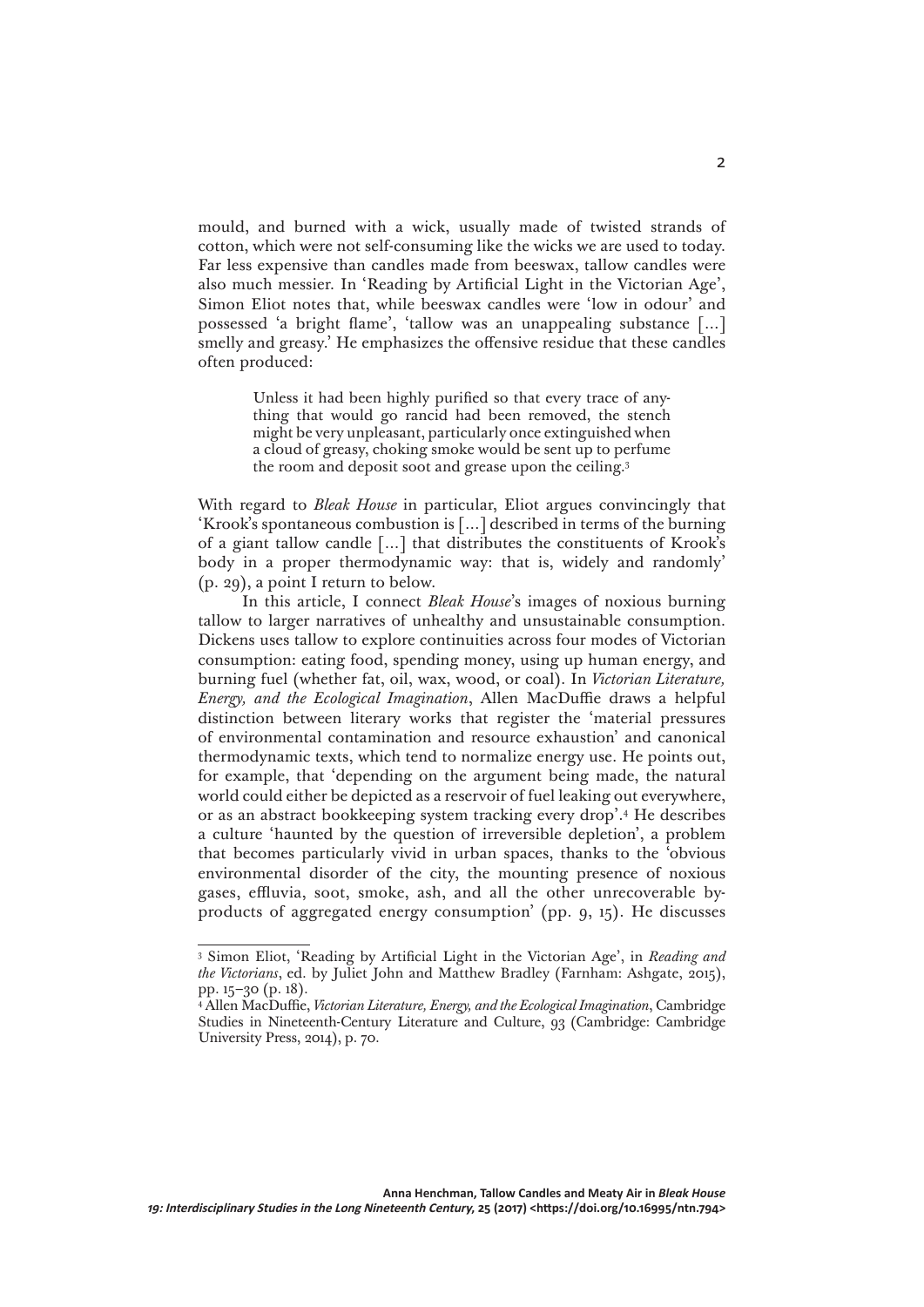the waste and leakiness involved in heating the Dedlock mansion in *Bleak House* with 'blazing fires of faggot and coal — Dedlock timber and antediluvian forest' and 'hot water pipes all over the house' (cited in MacDuffie, p. 94). Here, resources are being wastefully consumed, and heat inefficiently dissipates into the air. While MacDuffie focuses neither on candles nor on the energy supplied by food, the distinction he makes between narratives that register anxiety and those that close such anxieties down is markedly apparent in Dickens's treatment of tallow.5 Tallow candles — everyday objects that burn fuel like miniature furnaces — make these industrial issues manifest in interior and even domestic spaces. In Sir Leicester's terms, this is one way that Dickens draws 'a parallel  $\lceil ... \rceil$  between Chesney Wold  $[\dots]$  and a factory' (p. 454), bringing broad questions of industrial energy down to a human scale and into domestic or semi-domestic spaces such as Mr Krook's and Mr Vholes's.

Eating, spending money, using energy, and burning fuel all involve systems that can be conceived of as more or less healthy, more or less renewable. But while some systems (like agriculture) are cyclical and renewable, others can be characterized as predatory, wasteful, or irreversible, in the sense that they use up a finite store of resources. Tallow candles become particularly vivid objects through which to link these forms of consumption because they can function as firelight, as food, as a visible source of fuel that can be wasted, and, like money, as a discernibly finite resource that can be used up and can melt away. My larger argument is that Dickens is actively using taboos about food, greasy smells, and meaty tastes to trigger readerly disgust in scenes from the Jellybys' house, the Rag and Bottle Shop, and Vholes's office. That disgust evinces a sense of a coherent natural order gone fundamentally awry in the modern world of industrial capitalism. Taste and smell and meaty air register concerns about harmful forms of resource depletion by activating taboos about what should or should not be ingested.

While clean air has the effect of signalling healthy, efficient processes of consumption, Dickens's dirty and meaty air serves as a warning about the waste, starvation, and pollution involved in modern industrial life.<sup>6</sup> At

<sup>5</sup> While he helpfully identifies these two narrative tendencies, MacDuffie notes that individual texts often include incompatible narratives. He claims that Dickens is particularly adept at controlling the narratives he employs, suggesting in *Our Mutual Friend* (1865), for example, that Dickens repeatedly shows how 'fictions of a fully recyclable, cyclical economy have been awkwardly grafted upon a system of non-renewable resource exploitation' (p. 127).

<sup>6</sup> Jesse Oak Taylor dates a concern with the dirtiness of London's smoky air back to Queen Elizabeth I's reign, in *The Sky of Our Manufacture: The London Fog in British Fiction from Dickens to Woolf* (Charlottesville: University of Virginia Press, 2016), p. 4.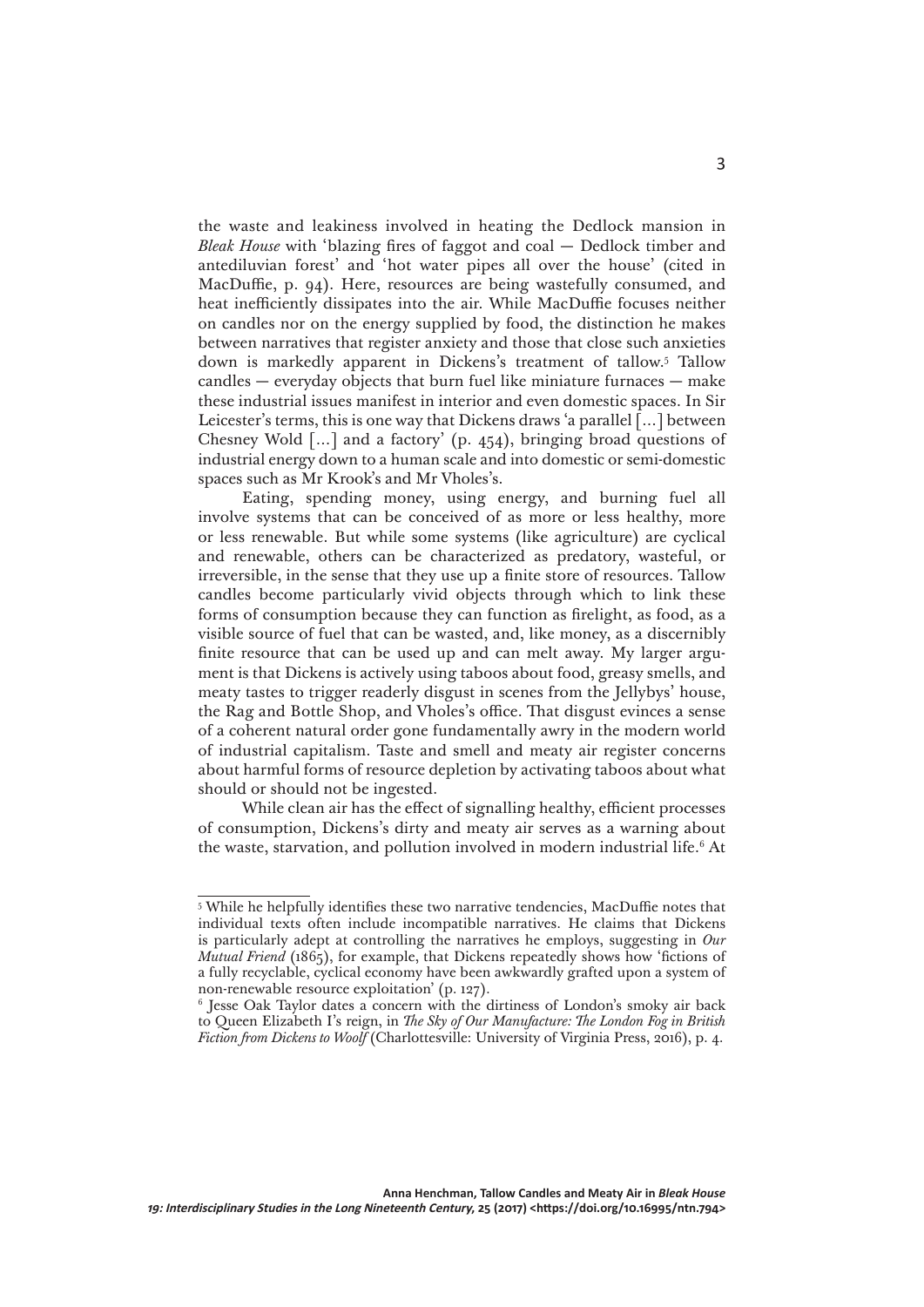Vholes's office, candles retain their sheepy aromas and release them into the surrounding air when consumed. The narrator tells us:

> A smell as of unwholesome sheep blending with the smell of must and dust is referable to the nightly (and often daily) consumption of mutton fat in candles and to the fretting of parchment forms and skins in greasy drawers. (p. 621)

The 'consumption' of mutton fat in this instance means the literal burning of candles, but Dickens's mention of mutton calls up the alternate meaning: eating, ingesting, taking into the body. This ingestion is exactly what happens when one smells and, especially, tastes the  $air -$  particulates of animal products are taken into the body. Consumption by fire can be cast as purifying or cleansing — making way for future life and regeneration. But in Mrs Jellyby's home and Vholes's office the effect of fire is not to purify. Instead, fire activates the air, overwhelming the senses with the dirty residue of modern life.

Rather than reassuringly remaining in the category of inanimate things, Dickens's tallow candles are unnervingly close to being alive. They remain *too* embodied.7 Another way to think about this is that tallow candles are manufactured objects or commodities that reflect too closely the bodies from which they originate. There are times when narratives of production benefit from announcing the source of the product: grass-fed beef, free-range chicken, Italian leather, for instance. In other cases, an object's nearness to the animal world is a proximity that is supposed to disappear and stay hidden. In *Bleak House*, the bodily aura that tallow candles retain indicates the wrong kind of proximity, the wrong kind of continuity over time, creating anxiety and a feeling of form gone awry. Fire is the catalyst that drives that transformation  $-$  it is when the candle is lit or snuffed that it starts to act and taste like food. A cool tallow candle generally functions like a solid, bounded object. Once lit, melted, burned, and dispersed into the air by fire, the candle becomes something that penetrates boundaries and permeates air, walls, and ceilings.

The idea that tallow candles could become food for human beings was by no means unthinkable in Victorian Britain. Simon Eliot notes that desperately hungry lighthouse keepers did ingest tallow candles 'to bulk out their inadequate food rations' since 'being made of animal fat, they could, in extremis, be eaten' (p. 26). The Baptist preacher Charles Spurgeon included an image of mice nibbling on a candle in his *Sermons in Candles* (*Fig. 1*). This is a classic example of a slippage between candle as light source and candle as food. *Sermons in Candles* uses candles as

<sup>7</sup> Compare John Carey's account of the overlaps between corpses and waxwork in Dickens's imagination in *The Violent Effigy: A Study of Dickens' Imagination* (London: Faber and Faber, 1973; repr. 2008), pp. 84–85.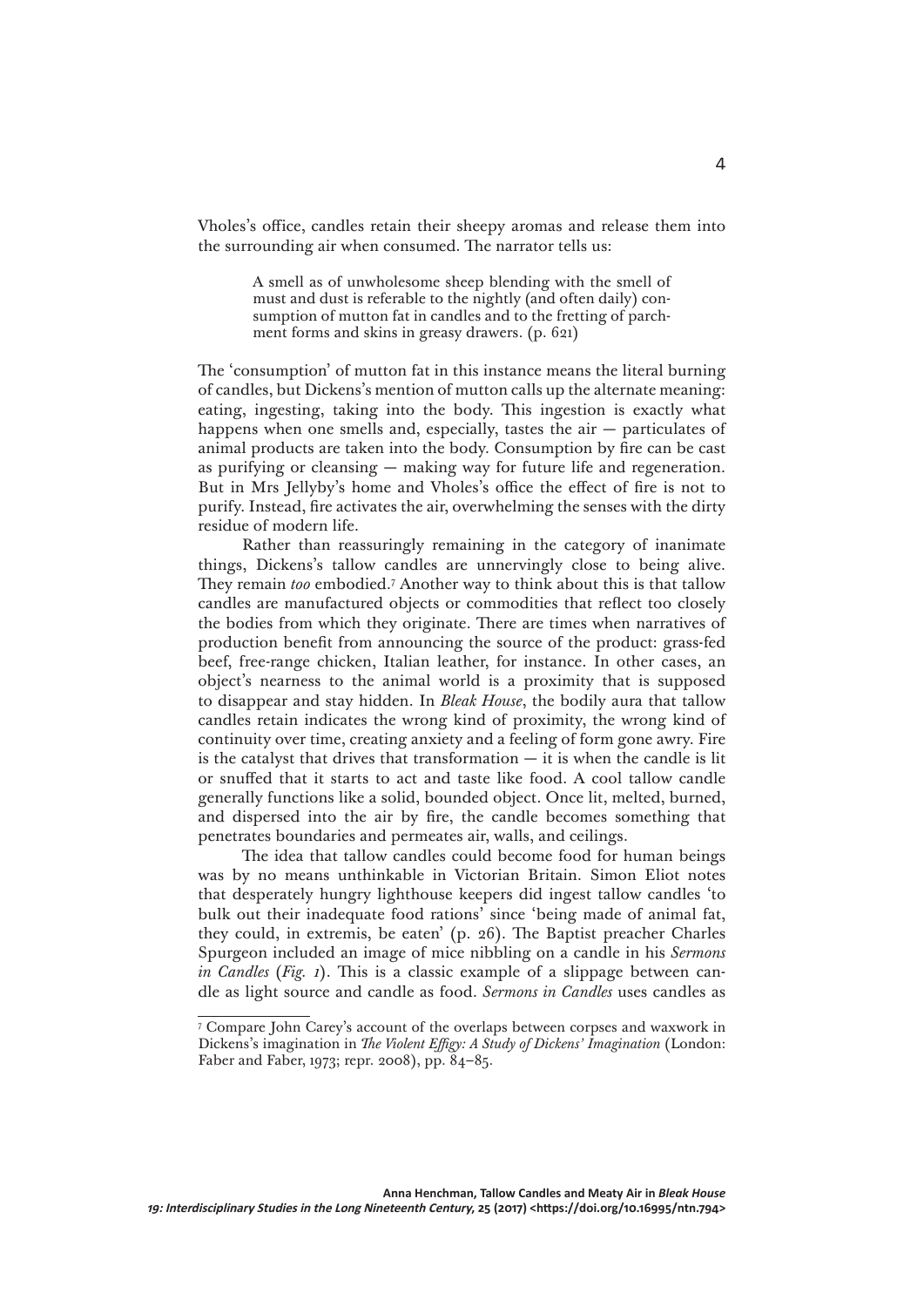

*Fig. 1:* Charles Spurgeon, *Sermons in Candles* (London: Passmore and Alabaster, 1891), p. 106.

illustrations in a series of moral lessons; in Spurgeon's sermons, fire can signify salvation, a life force that gutters or blows out, and even the dangerous distractions of the secular world, as when a household fire melts a pound of tallow candles into 'a mass of fat on the floor'.8 In the case of the mice nibbling at the candle, Spurgeon uses the fate of the unlighted candle as a metaphor for the ills of idleness: 'For every evil brought upon us by excessive labour, ten will come to us by laziness' (p. 80). He uses candles as a metaphor for human beings who must burn bright rather than 'be eaten by mice' (p. 80). Janice Carlisle cites Felix Holt, who claims that he is 'not a mouse to have a nose that takes note of wax or tallow' (Carlisle, p. 8), suggesting that mice would disdain the cleaner wax but be attracted to the meatiness of tallow. In *Felix Holt*, as in *Bleak House*, when one can taste the fat from which the tallow candle has been made, it means that something has gone awry in the order of things. The idea of candles turning into food triggers a feeling of unstable boundaries between object and being. In this image, it is not fire but the *absence* of a lighted match that makes the candle revert back from an inert household object to a form of edible animal matter.

<sup>8</sup> C. H. Spurgeon, *Sermons in Candles: Being Two Lectures upon the Illustrations Which May Be Found in Common Candles* (London: Passmore and Alabaster, 1891), p. 18.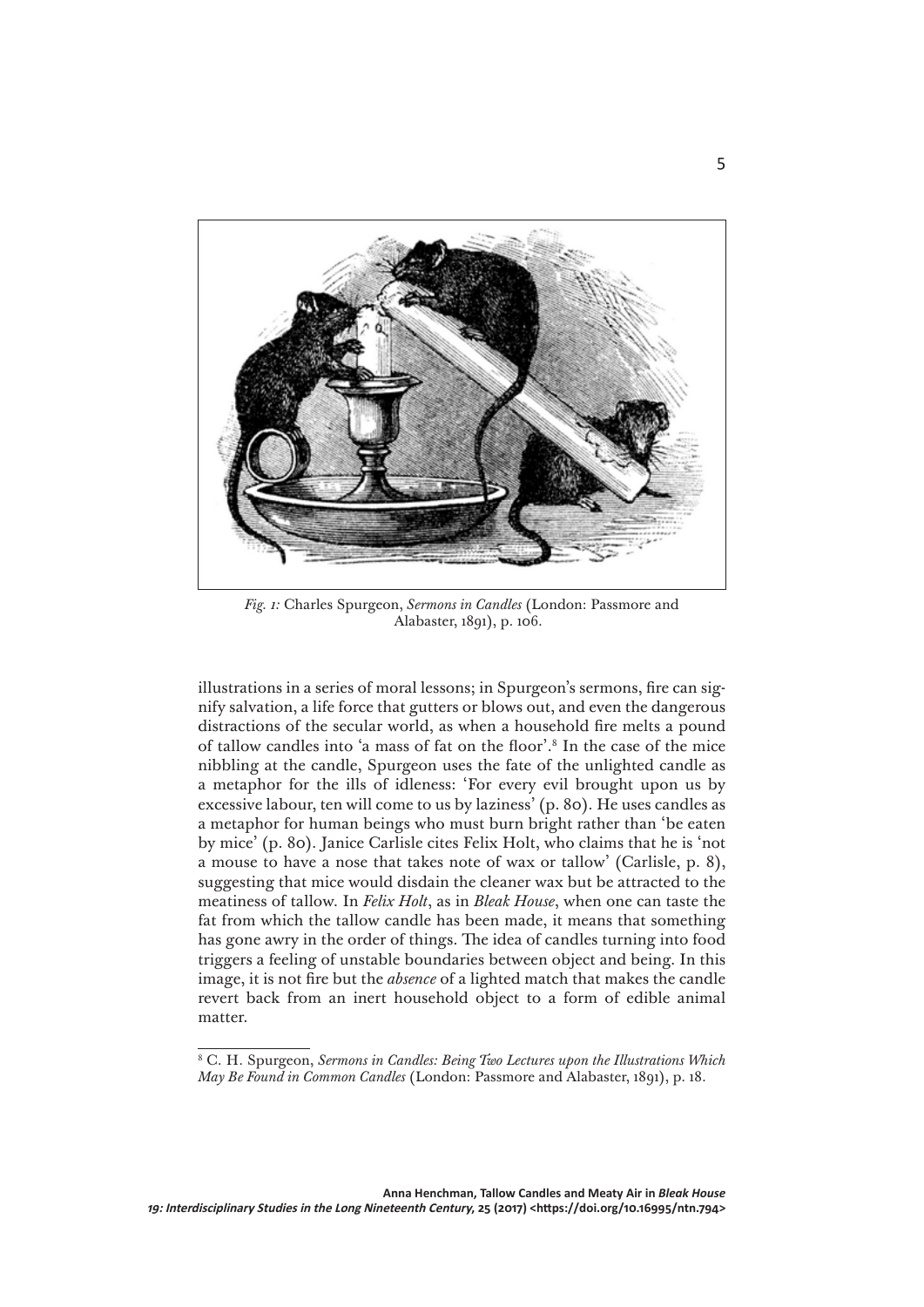The fact that idleness consists in *not using* a candle highlights a confusion around the concept of what it means for something to be wasted. Is not using a manufactured object designed to be used consuming too much or not consuming enough? A capitalist model that validates work and production of goods would suggest, as Spurgeon does, that producing and consuming as many goods as possible signals a flourishing economy.9 Yet, using up fossil fuels too quickly — making use of what had been stored up over millions of years — had already become a concern by the 1860s (MacDuffie, p. 27). The image of the mice nibbling a neglected candle (whose owner may well be lazily sleeping) reminds us that physical waste products or category confusions are frequently invoked to flag concerns about the moral consequences of human activity. In this case, fire would signify productive use; in its absence, the candle reverts unnervingly back to its bodily form. In another instance — such as accidentally melting a bunch of candles — fire represents the dangers of carelessness. This image ties idleness to the other sin of gluttony. The spaces in which Dickens's tallow candles appear are often those in which resources are being hoarded by one person (Krook, Vholes, or Jellyby) while others are bankrupt, cold, emaciated, hungry, or dying. An anxiety about survival, not being fed, and even becoming food unites all three spaces.

Tallow candles are part of a cluster of animal products in *Bleak House* — including sheepskin, parchment, and wigs — that repeatedly threaten to revert to their original animal forms. The homes and offices of Mrs Jellyby and Vholes are two places in which Dickens suggests that the process of turning organic animal bodies into urban commodities (candles, parchment, wigs) has not quite been completed. Candles and parchment — the scraped and specially prepared sheep or calfskin used for legal documents — are part animal, part object. When candles are lit and then heat up, Dickens shows their animal nature becoming reactivated.<sup>10</sup> The commodification of animal bodies occurs primarily in the city, where parts of formerly living bodies are manufactured into things. Unlike the fields of Chesney Wold, Lincoln's Inn Fields are 'pleasant fields, where the sheep are all made into parchment, the goats into wigs, and the pasture into chaff' (p. 661). Parchment, wigs, and chaff are each manufactured commodities made from parts of larger organic bodies (a whole sheep, a whole goat, a wheat plant). Ideally, the stages of production ensure that once they have been removed from that body, they achieve the status of thing, and

<sup>9</sup> See MacDuffie's discussion of waste, pp. 107–11.

<sup>&</sup>lt;sup>10</sup> Leah Price notes the way that books do and do not 'remind handlers of the book's animal origins' in *How to Do Things with Books in Victorian Britain* (Princeton: Princeton University Press, 2012), p. 132. She points out that 'as a clerk like Dickens would well have known, parchment itself *is* skin' (p. 102).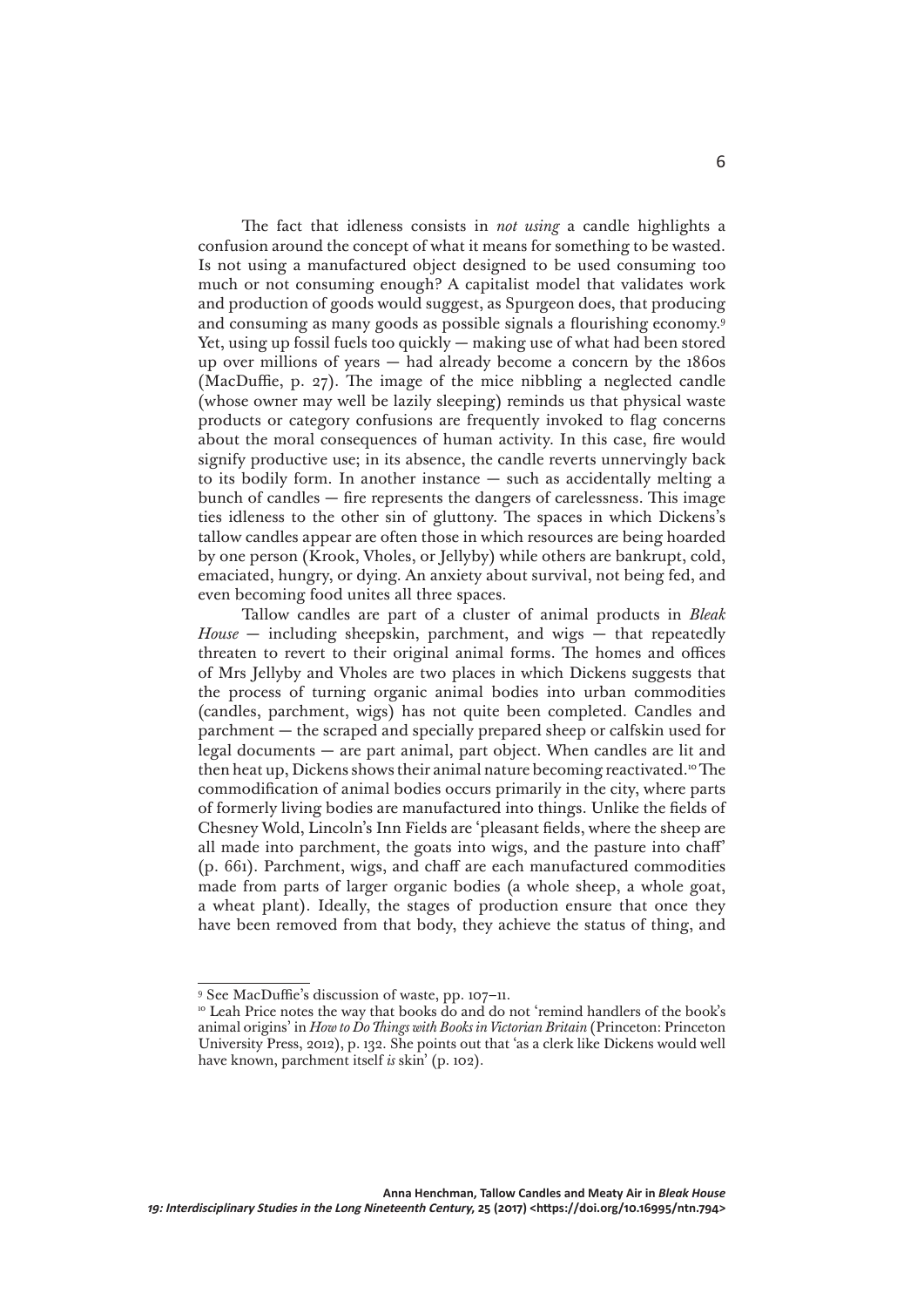no longer call attention to their organic origins. But, in Dickens's meaty settings, those animal origins become hauntingly perceptible.

The cycle of producing and consuming candles works efficiently in many of the spaces that Dickens describes in *Bleak House* — objects retain their identities and do not slip dangerously into other categories.<sup>11</sup> Candles are candles, shrimp are shrimp, and people are people. But there are certain spaces in which category confusion is the governing principle, and everything leaks and shades into something else. Such category confusion is characteristic of the Jellybys' house, a place characterized by 'waste and ruin' that manifests itself in food being mixed in with commodities (p. 480). The list of what comes 'tumbling out of the closets when they were opened' is exemplary:

> Bits of mouldy pie, sour bottles, Mrs. Jellyby's caps, letters, tea, forks, odd boots and shoes of children, firewood, wafers, saucepan-lids, damp sugar in odds and ends of paper bags, footstools, blacklead brushes, bread, Mrs. Jellyby's bonnets, books with butter sticking to the binding, guttered candle ends put out by being turned upside down in broken candlesticks, nutshells, heads and tails of shrimps, dinner-mats, gloves, coffee-grounds, umbrellas. (p. 480)

The catalogue goes back and forth between the edible, the no longer edible, and the already half eaten, reminding us that waste is matter out of place, and *everything* is out of place here. When he describes these meaty spaces, Dickens moves us into worlds in which boundaries are radically unstable. This is part of his extraordinary use of metaphor and metonymy, in which imagery often confuses readers about what is and is not alive. Such disgusting unboundedness occurs primarily in urban spaces where people eat and sleep but the domestic economy or ecosystem is off kilter. Mr Krook is a hoarder; Miss Flite barely eats; Mrs Jellyby produces paper and uses up her family; Mr Vholes is repeatedly compared to a predator or cannibal who feeds on human flesh.

In Victorian times  $-$  as in our own  $-$  the use of energy is universally described in terms of spending, costs, benefits, supply, demand, consumption, and waste. MacDuffie emphasizes that 'economic metaphors […] are crucial to the Victorian conception of energy' (p. 19). While agricultural life relied on a constant flow of energy from the sun, fuelling plants and animals that feed on them, industrial capitalism depended on energy stocks fossil fuels — that had been built up over millions of years. Agricultural life is equated to living within one's income, while the use of fossil fuels

<sup>&</sup>lt;sup>11</sup> John Carey provides an encyclopedic account of the way Dickens plays with animate and inanimate bodies in his chapter on 'Corpses and Effigies' (pp. 80–104).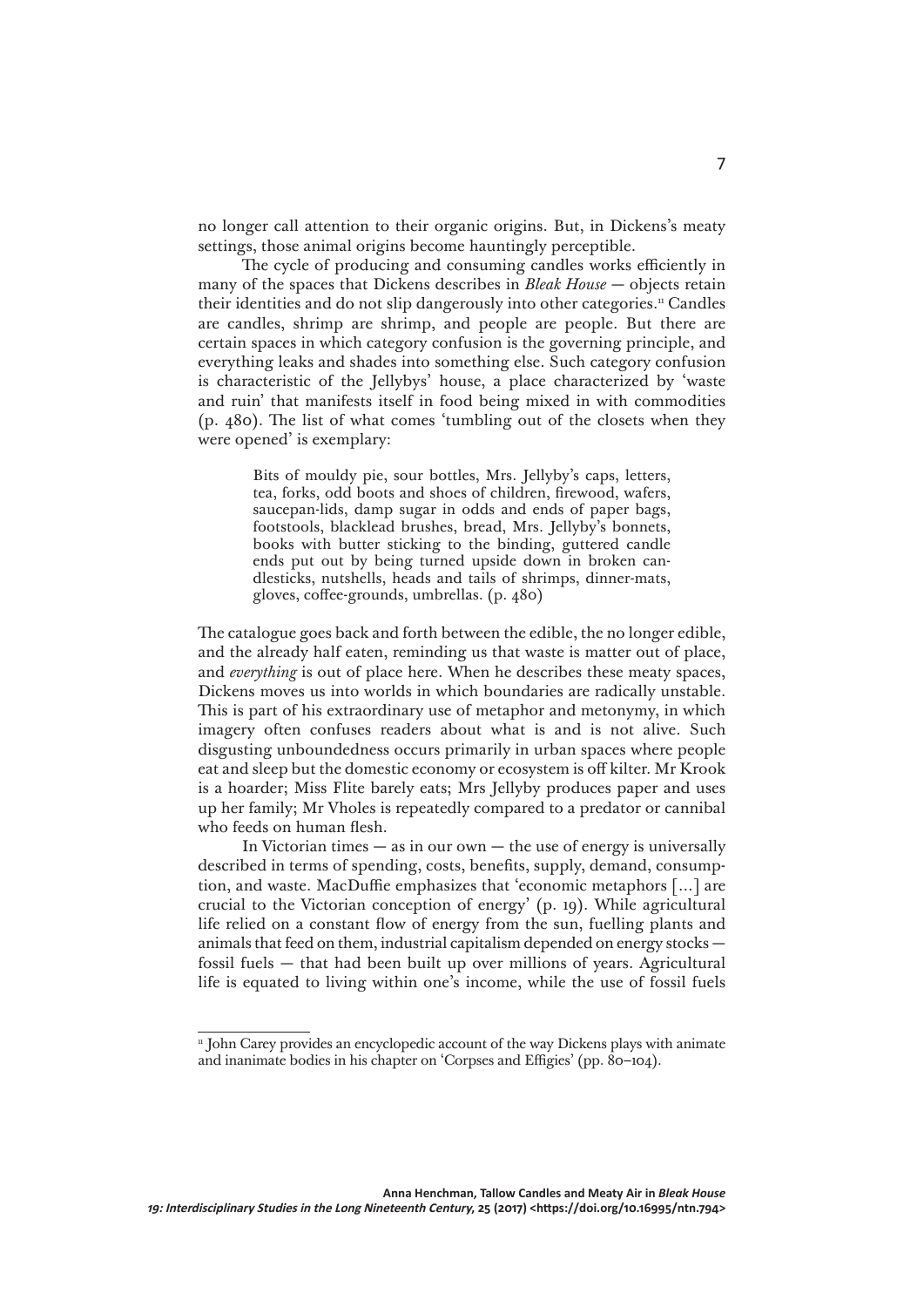amounts to consuming capital — an unsustainable practice.<sup>12</sup> Candles function as a domestic version of unhealthy energy use. Dickens explicitly links spending with burning candles after Richard and Ada are married. Esther remarks: 'That the money Ada brought [Richard] was melting away with the candles I used to see burning after dark in Mr. Vholes's office I knew very well' (p. 921). Like tallow, money is quickly used up in an energysucking atmosphere — what Barri J. Gold refers to as a 'heat sink'.<sup>13</sup> When Nemo is dying in the Rag and Bottle Shop, he is described by the narrator as an inefficiently burning tallow candle: 'He has a yellow look in the spectral darkness of a candle that has guttered down until the whole length of its wick (still burning) has doubled over and left a tower of windingsheet above it' (p. 165). Nemo's body is envisioned as a candle that is wasting away. Guttering candles are a sign of neglect; to work well, candles needed to be cared for, constantly trimmed and snuffed. Nemo's body has been wasted by poverty, isolation, and addiction to opium. Like the other palpably embodied tallow candles in the novel, the burning smell that Nemo gives off signals his inner deterioration.

To better understand how Dickens invokes disgust, we might contrast his scenes of greasy candles with other progressive narratives of candles as industrial innovation. In his Christmas lectures on the chemical history of a candle, first given in 1848, Michael Faraday does a lot of work to stress the efficient modernity of candles. He speaks about the 'candles of commerce' and emphasizes that through an elaborate process of purification a candle becomes a stable thing: 'A candle you know is not a greasy thing like an ordinary tallow candle  $-$  but a clean thing, and you may almost scrape off and pulverize the drops which fall from it without soiling anything.'14 Faraday's rhetoric reassuringly asserts technological control over candlelight. His 'candle of commerce' exemplifies a world in which things work well, processes can be understood, and burning fuel does not produce dirty residue. Dickens does the opposite: in the places where we most want there to be boundaries (in acts of eating, seeing, or staying clean and warm), he breaks down distinctions and raises our alarms.

## **Tasting the air in 'The Appointed Time'**

In the second part of this article, I turn to how Dickens plays on the touch, smell, and taste of burning tallow candles in Chapter 32, 'The Appointed Time'. This is the famous chapter in which Mr Guppy and Tony Jobling wait to meet with Krook on a 'close' and greasy night, and then finally

<sup>12</sup> See Andreas Malm's useful discussion of a 'fossil economy' in *Fossil Capital: The Rise of Steam Power and the Roots of Global Warming* (London: Verso, 2016).

<sup>13</sup> Barri J. Gold, *ThermoPoetics: Energy in Victorian Literature and Science* (Cambridge, MA: MIT Press, 2010), p. 195.

<sup>&</sup>lt;sup>14</sup> Michael Faraday, *The Chemical History of a Candle* (Mineola: Dover, 2002), p. 13.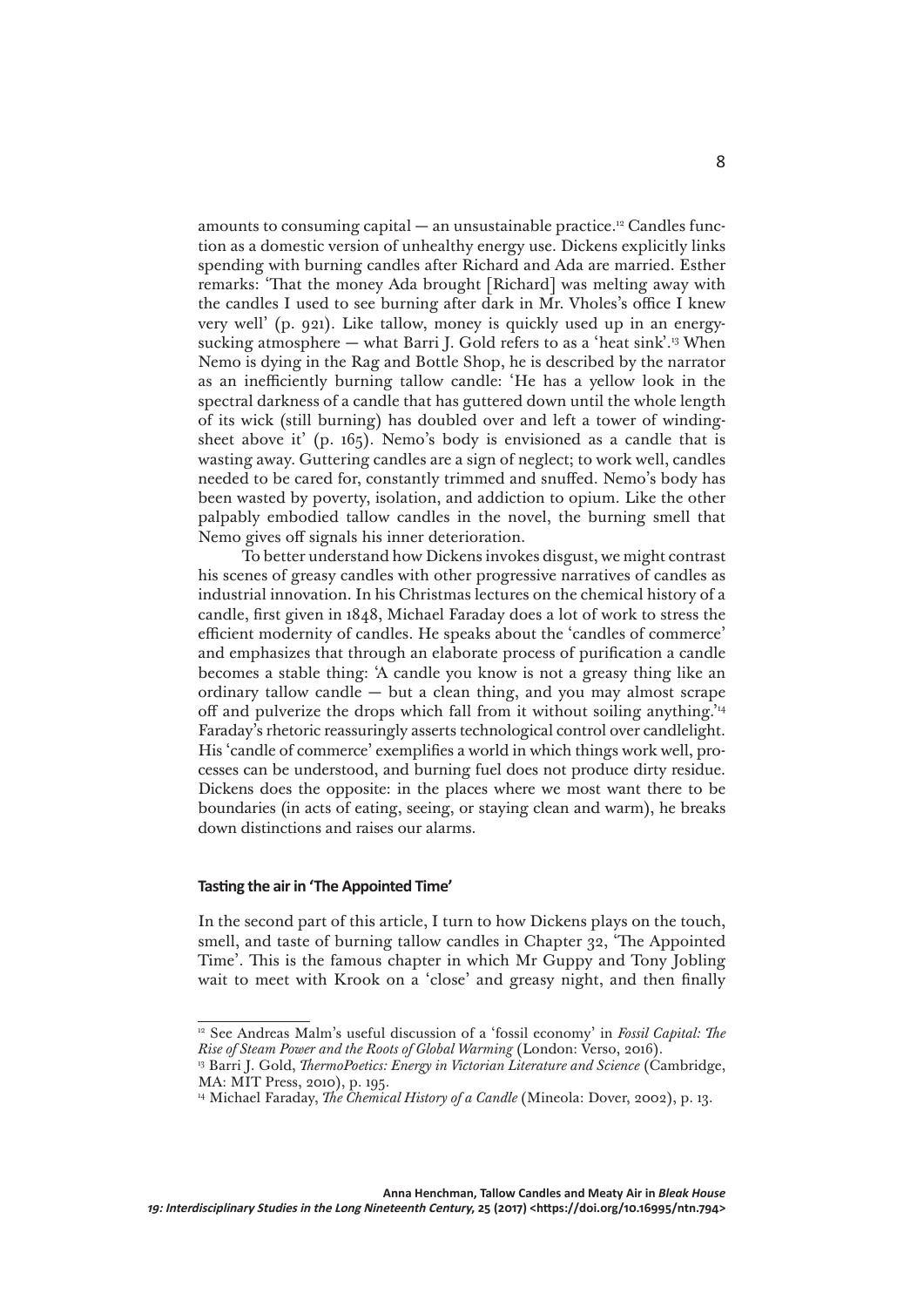discover that Krook's body has spontaneously combusted (p. 507). Fire consumes candles, cooks meat, and burns up Krook. Fire's combustive process ignites latent particles of meaty matter and circulates them throughout the neighbourhood. The repulsive effects in this extended scene depend on confusion 'in the air' between pork chops, tallow, and spontaneously combusted human (p. 506).

This chapter's disturbing use of tastes and smells hinges on Dickens's slow release of information to the reader, his refusal to identify what is cooking until the very end of the chapter. It is essential to Dickens's effects that Guppy and Jobling discover Krook's body after it has been burned, rather than while he is actually combusting, encountering the residue of burning fat well before they understand which body is being burned. Dickens gets the reader to imagine tasting burning chops and touching and smelling tallow *before* then disclosing that what we have been imaginatively ingesting, smelling, and touching in this intimate way is actually burned human. Our defences come down when we imagine chops cooking (however burned and unfresh) — but once we realize Krook's unctuous body is in the air, on the walls, and collected in oily nauseous pools, and we have been imaginatively ingesting it, it is too late to put those defences up.

In this scene, Dickens takes his reader through a form of imaginative cannibalism. Once we realize that the apparent smell of chops and candles is in fact Krook's body, taking the air means inhaling particles of burning flesh. By getting us to imagine tasting, smelling, and touching burned human fat, he is invoking the taboo of eating human flesh. In having us try to figure out the mystery of what is 'in the air' (p. 506), Dickens has us at our most sensorially alert well before anyone could guess that a human being has combusted and been cooked into nothing but a burning smell, soot, and oil.

In fact, Jobling and Guppy's experience of tasting burning particles of Krook is part of a pattern of cannibalism throughout *Bleak House*. Later, Vholes 'takes off his close black gloves as if he were skinning his hands', and Vholes and his daughters are described as 'minor cannibal chiefs' who subsist on 'man-eating' (pp. 622–23). Tulkinghorn is described as a 'dingy London bird' 'smoke-dried and faded', who 'in the oven made by the hot pavements and hot buildings, […] has baked himself dryer than usual' (p. 661). When an ecology is healthy, exuberant unboundedness is reassuring, but an ecology that is functioning poorly creates an imaginative confusion that deeply disturbs. In these scenes, Dickens makes visible a perverse food chain — not a chain of being but a sequence of using things up wrongly and irreparably. Like a classical chain of being, an ordinary food chain depends on a cycle that has appropriate hierarchies and distinctions. It narrates a process that absorbs individual beings but sustains the system of life as a whole.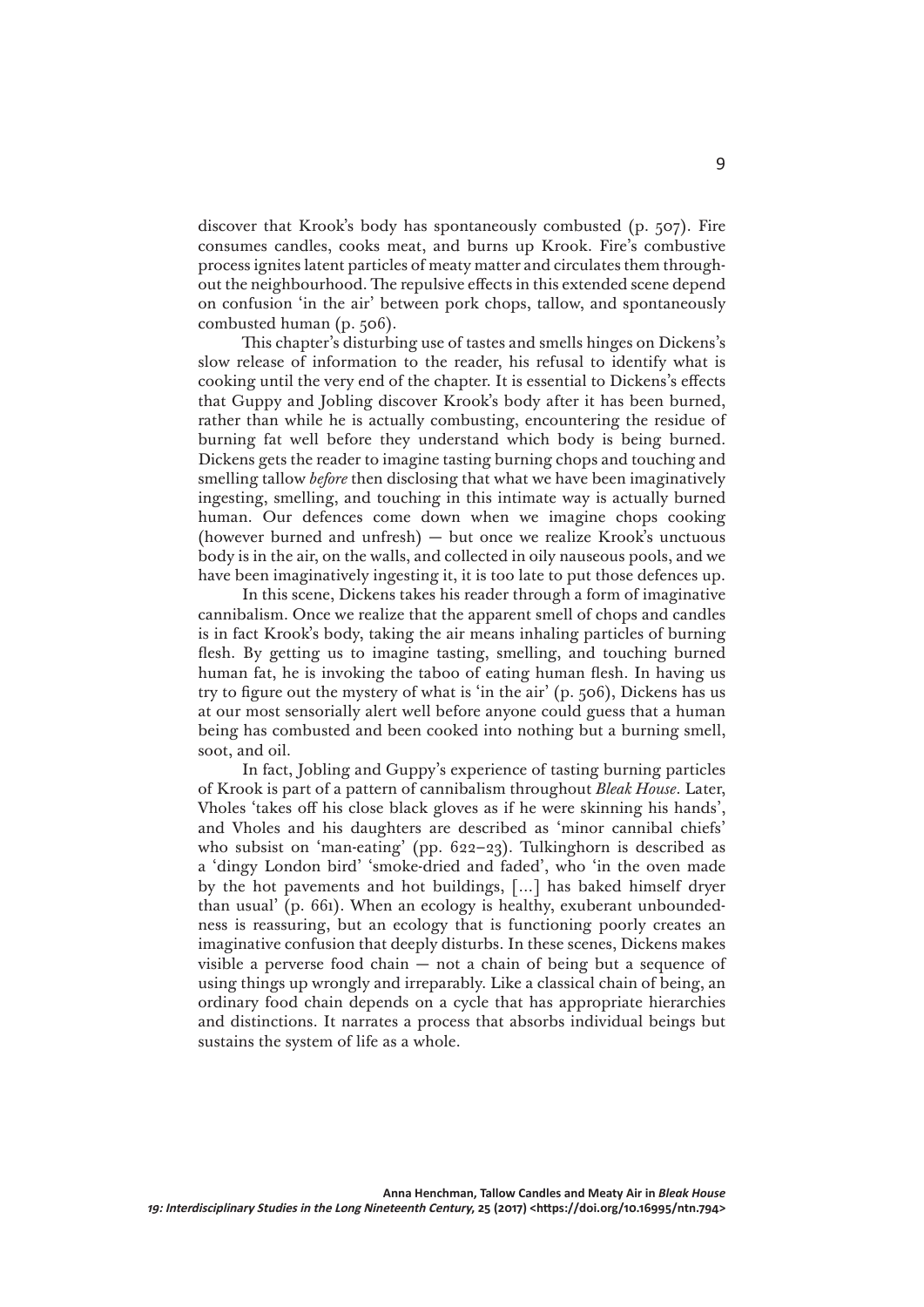The chapter begins at 9 p.m. in Lincoln's Inn with a sense of claustrophobia, thick air, and pollution linked to animal products — 'fat candles are snuffed out in offices' and

> patches of candlelight reveal where some wise draughtsman and conveyancer yet toils for the entanglement of real estate in meshes of sheep-skin, in the average ratio of about a dozen of sheep to an acre of land. Over which bee-like industry these benefactors of their species linger. (p. 504)

Dickens invokes fat candles, sheepskin, a dozen sheep, and bees in the context of lawyer-like lucubrations. He then notes 'a general tendency towards beer and supper', bringing up the consumption of food directly after mentioning candles (p. 504).

The narrative point of view settles on Tony Jobling who is working under the pseudonym Mr Weevle. The narrator turns to the air and all the particulates of matter that city air contains, summoning up images of bodily waste and dead bodies, whether animal or human.15 His syntax links the physical waste, the 'plenty' that 'is in the air' with the uneasy feeling inside Jobling:

> It is a close night […]. It is a fine steaming night to turn the slaughter-houses, the unwholesome trades, the sewerage, bad water, and burial-grounds to account, and give the Registrar of Deaths some extra business. It may be something in the  $air$  — there is plenty in it — or it may be something in himself that is in fault; but Mr. Weevle, otherwise Jobling, is very ill at ease. (pp. 506–07)

Ordinarily freeing, air becomes dense. Dickens gives us a sense of air that is packed full of 'something', but we do not know yet what. Snagsby asks Jobling whether he is 'airing himself'  $-$  a phrase that connotes freshness, but here involves immersion in these body particulates. Andrew Stauffer has shown how prevalent the dust of dead bodies and paper is in *Bleak House* and *Our Mutual Friend* — but all of the examples he uses are of things old and desiccated, dried into dust.16 The examples that interest me here are particulates in an earlier stage of decomposition; they are still oily and meaty rather than dried and leathery. Unlike Krook's bags of hair or the

<sup>15</sup> See Taylor's connection between 'particulates' and Guppy's 'London particular' (p. 22). While his focus is primarily on industrial rather than domestic pollution, he evocatively describes the 'embodied revulsion' that the 'Krook-besmeared climate' of this chapter creates (p. 42).

<sup>&</sup>lt;sup>16</sup> Andrew M. Stauffer, 'Ruins of Paper: Dickens and the Necropolitan Library', *Romanticism and Victorianism on the Net*, 47 (2007) [<https://doi.org/10.7202/016700ar](https://doi.org/10.7202/016700ar)> (paras. 20–22).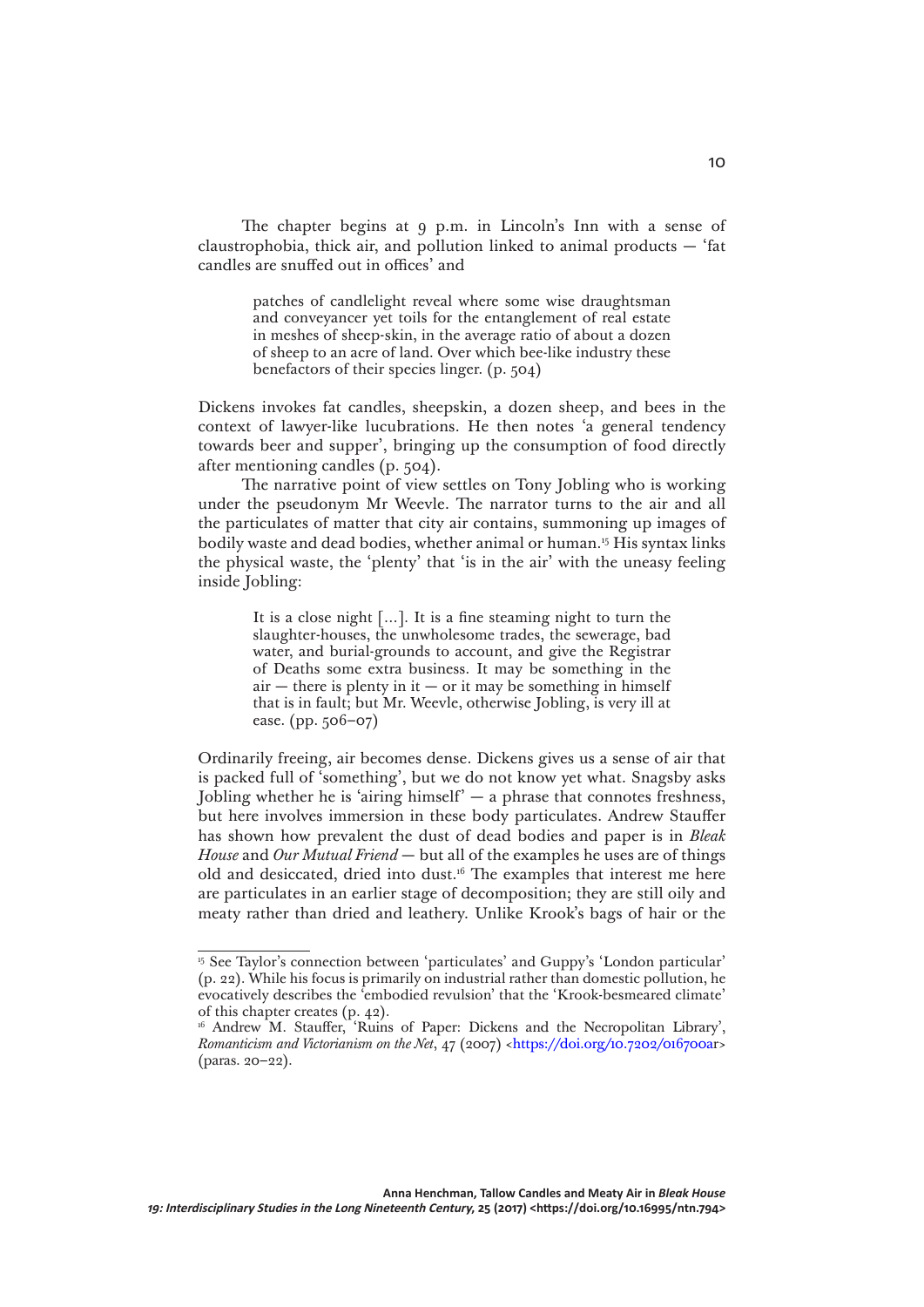dust of dead bodies that have not been burned, Krook's residue has not yet dried into dust; it is the residue of combustion and more resembles cooked meat. Jobling describes himself as 'stewing' in this air, which in the meaty context of this chapter, takes on the connotation of his being slowly cooked (p. 509). Yet another character begins to resemble food.

Dickens's emphasis on Krook's charred body as something we must imagine tasting comes to a head in the exchange between Jobling and Snagsby:

> 'Airing yourself, as I am doing, before you go to bed'? the stationer inquires.

> 'Why, there's not much air to be got here; and what there is, is not very freshening', Weevle answers, glancing up and down the court.

> 'Very true, sir. Don't you observe', says Mr. Snagsby, pausing to sniff and taste the air a little, 'don't you observe, Mr. Weevle, that you're  $-$  not to put too fine a point upon it  $$ that you're rather greasy here, sir?'

> 'Why, I have noticed myself that there is a queer kind of flavour in the place to-night', Mr. Weevle rejoins. 'I suppose it's chops at the Sol's Arms.'

> 'Chops, do you think? Oh! Chops, eh?' Mr. Snagsby sniffs and tastes again. 'Well, sir, I suppose it is. But I should say their cook at the Sol wanted a little looking after. She has been burning 'em, sir! And I don't think' — Mr. Snagsby sniffs and tastes again and then spits and wipes his mouth  $-$  'I don't think  $-$  not to put too fine a point upon it  $-$  that they were quite fresh when they were shown the gridiron.' (p. 512)

Dickens specifies that Snagbsy not only 'sniffs' but 'tastes' the air, actually ingesting it. The word 'greasy' connotes oily bodies rather than objects. And Weevle echoes the language of food, referring to the air's 'flavour'. The scene conjures up a mini-mystery  $-$  what is the source of the smell? One possibility is food and 'chops at the Sol's Arms', but when Snagsby investigates further he notices that not only are the supposed chops burned  $-$  he 'sniffs and tastes again and then spits and wipes his mouth'  $$ but they are also rancid or rotten: 'I don't think […] they were quite fresh when they were shown the gridiron.' The smell of the chops suggests that too much time has elapsed between the meat's state as a living body and its current role as food. Fire, when applied to meat, disperses its smell and taste through the neighbourhood. Air is likewise doing a new kind of narrative work here, containing traces of an industrial ecosystem gone wrong. Rather than retaining its own chemical integrity, air becomes a container for social ills.

Dickens combines bodily imagery with acts of taking things into the mouth throughout this chapter. We see Mr Guppy repeatedly 'biting his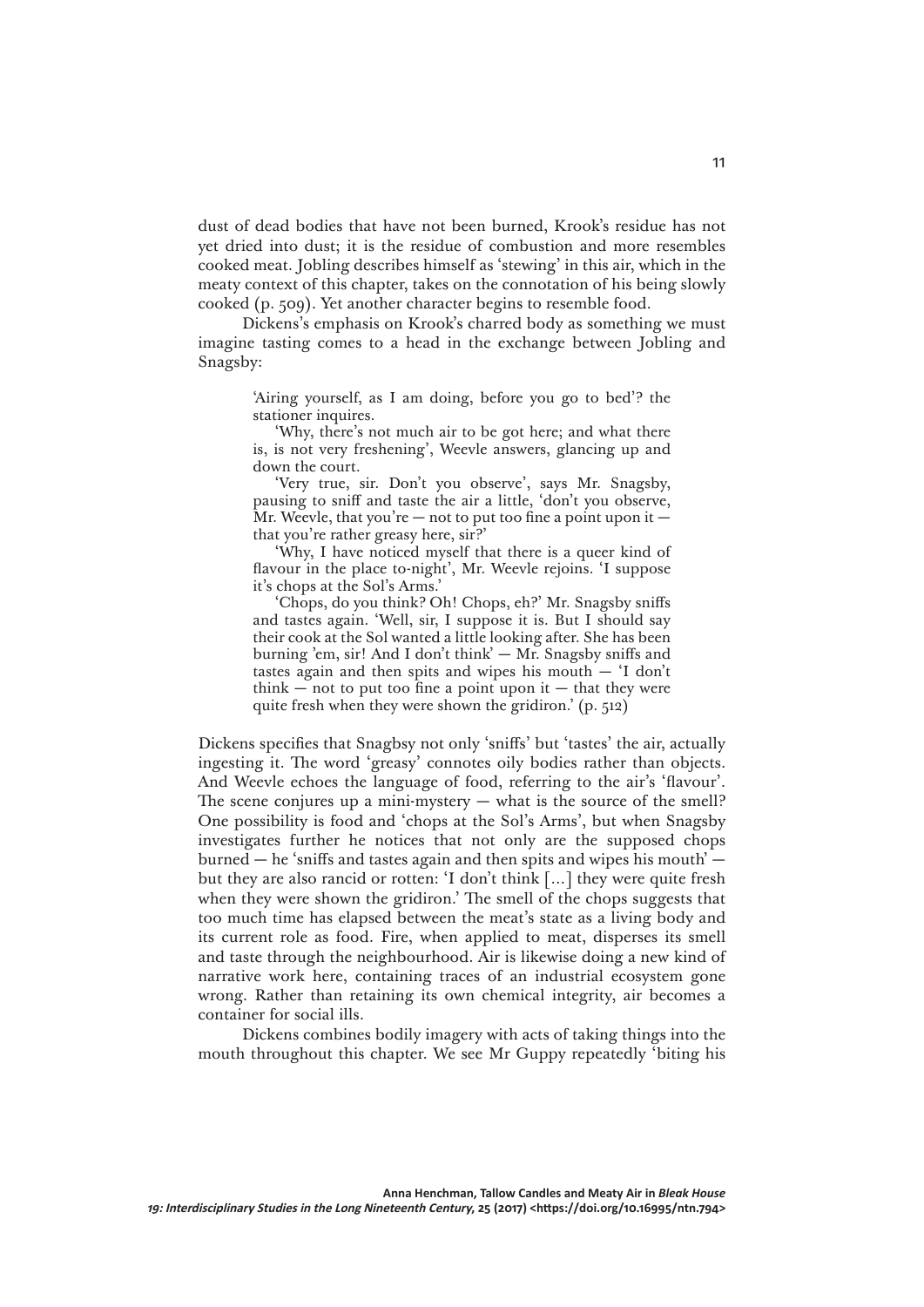unsteady thumb' — and then getting his hand covered with oil. Dickens consistently describes the liquefied solid residue of Krook in bodily terms, including 'a little thick nauseous pool' (p. 512). Once Guppy and Jobling are inside the Rag and Bottle Shop, signs of a human-sized tallow candle and its waste products are everywhere, in the 'smouldering, suffocating vapour', and the 'dark, greasy coating on the walls and ceiling' (p. 517). Phiz's illustration shows Guppy ineffectually using a candle to solve the mystery of what has happened (*Fig. 2*). Fire creates more smoke and obscurity than light and clarity. While Guppy's face wears an expectant look of curiosity, Jobling's and the cat's faces register fear, anxiety, or disgust. Soot falls and 'smears, like black fat!' (p. 512). The 'stagnant, sickening oil' has some 'natural repulsion in it that makes them both shudder'



*Fig. 2*: Phiz [Hablot K. Browne], 'The Appointed Time', in *Bleak House* (London: Chapman & Hall, 1901), facing p. 519.